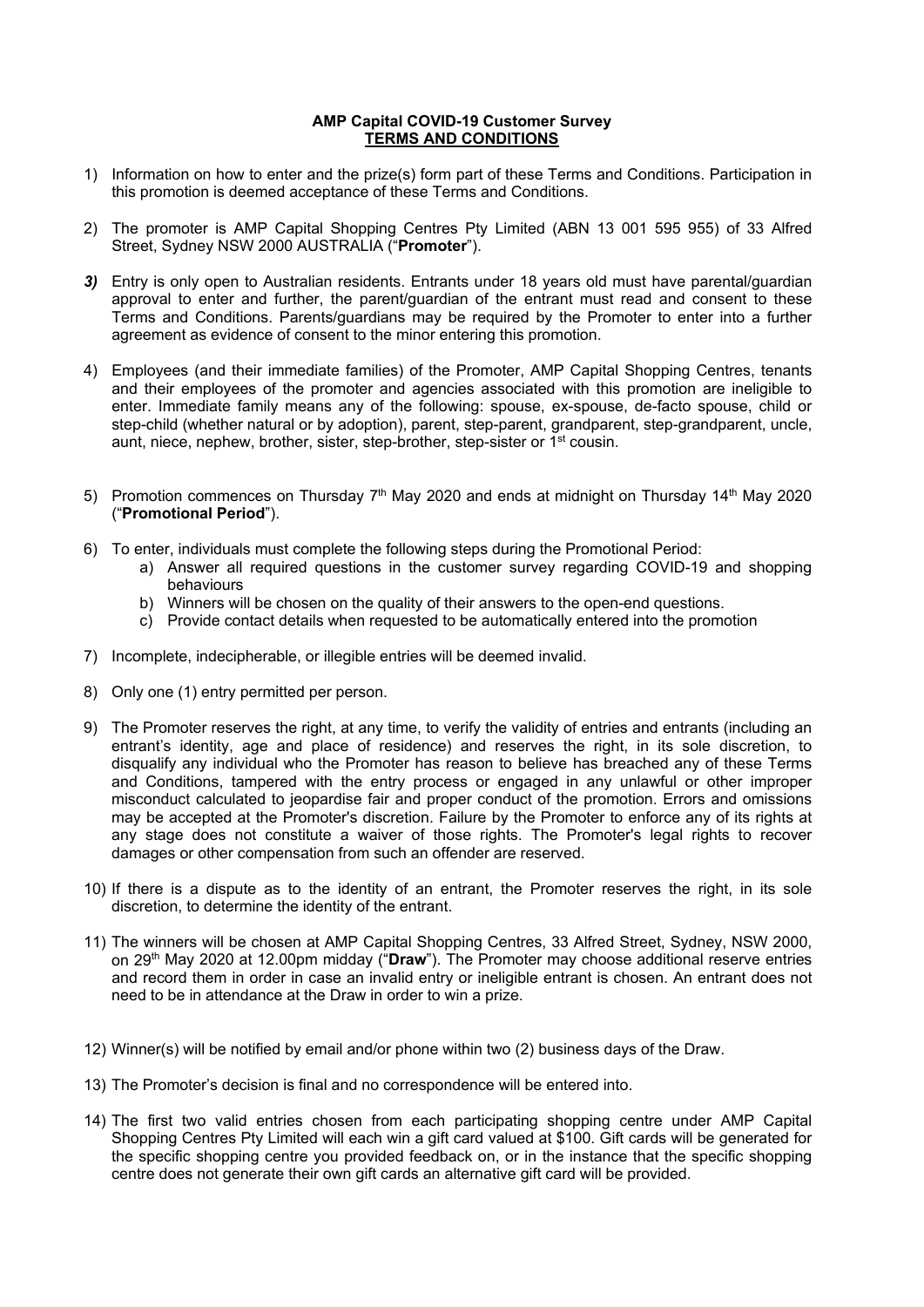15) Participating shopping centres are outlined below:

| <b>Shopping Centre Name</b>      | <b>Address</b>                                                  |
|----------------------------------|-----------------------------------------------------------------|
| <b>Bayfair Shopping Centre</b>   | Maunganui Rd, Mount Maunganui, Tauranga 3116, New Zealand       |
| <b>Botany Town Centre</b>        | 588 Chapel Road, East Tamaki, Auckland, New Zealand 2016        |
| Casula Mall                      | 1 Ingham Dr, Casula NSW 2170                                    |
| Centre City Shopping Centre      | 11 Gill Street, New Plymouth 4310, New Zealand                  |
| Merivale Mall                    | 189 Papanui Road, Merivale, Christchurch 8014, New Zealand      |
| The Palms Shopping Centre        | Cnr New Brighton & Marshland Rd, Christchurch 8061, New Zealand |
| Dapto Mall                       | 75-87 Princes Highway, Dapto, NSW, 2530                         |
| Marketown Shopping Centre        | 23 Steel Street Newcastle West NSW 2302                         |
| Marrickville Metro               | 34 Victoria Road Marrickville NSW 2204                          |
| Macquarie Shopping Centre        | Cnr Herring Rd &, Waterloo Rd, North Ryde NSW 2113              |
| Northbridge Plaza                | 79/113 Sailors Bay Rd, Northbridge NSW 2063                     |
| Royal Randwick Shopping Centre   | 73 Belmore Rd, Randwick NSW 2031                                |
| <b>Stud Park Shopping Centre</b> | Cnr Fulham and Stud Rds Rowville VIC 3178 AUSTRALIA             |
| Malvern Central Shopping Centre  | 110-122 Wattletree Road, Malvern VIC 3144                       |
| Gasworks Plaza                   | 76 Skyring Terrace, Newstead QLD 4006                           |
| Indooroopilly Shopping Centre    | 322 Moggill Rd, Indooroopilly QLD 4068                          |
| Pacific Fair Shopping Centre     | Corner of Hooker & Sunshine Boulevard, Broadbeach QLD 4218      |
| <b>Brickworks Centre</b>         | 107 Ferry Rd, Southport QLD 4215                                |
| Karrinyup Shopping Centre        | 200 Karrinyup Road, Karrinyup, Perth WA 6018                    |
| Ocean Keys Shopping Centre       | 36 Ocean Keys Boulevard Clarkson WA 6030                        |

- 16) The following conditions apply to the prize(s):
	- a) [Australian prize conditions](https://www.pacificfair.com.au/media/files/pacificfair/63/63335aff-269f-4e87-b6c1-da208c0eed12.pdf)
	- b) [New Zealand prize conditions](https://www.bayfair.co.nz/getmedia/f0300fe2-f24c-4850-98cb-3f169cb212c6/GiftCard_T-Cs_v3.pdf.aspx)
	- c) Gift cards will be generated for the specific shopping centre you provided feedback on, or in the instance that the specific shopping centre does not generate their own gift cards an alternative gift card will be provided. For any alternative gift cards, additional Ts & Cs may apply.
- 17) If a winner is under the age of 18 years, the prize will be awarded to the winner's nominated parent or guardian on the winner's behalf.
- 18) If for any reason a winner does not claim a prize (or an element of the prize) within three months of the determination of the winner the promotor will select another winner.
- 19) If any prize (or part of any prize) is unavailable, the Promoter, in its discretion, reserves the right to substitute the prize (or that part of the prize) with a prize to the equal value and/or specification, subject to any written directions from a regulatory authority.
- 20) Total prize pool value is AUD\$2,800 and NZD\$1,200
- 21) Prizes, or any unused portion of a prize, are not transferable or exchangeable and cannot be taken as cash, unless otherwise specified.
- 22) Entrants consent to the Promoter using their name, likeness, image and/or voice in the event they are a winner (including photograph, film and/or recording of the same) in any media for an unlimited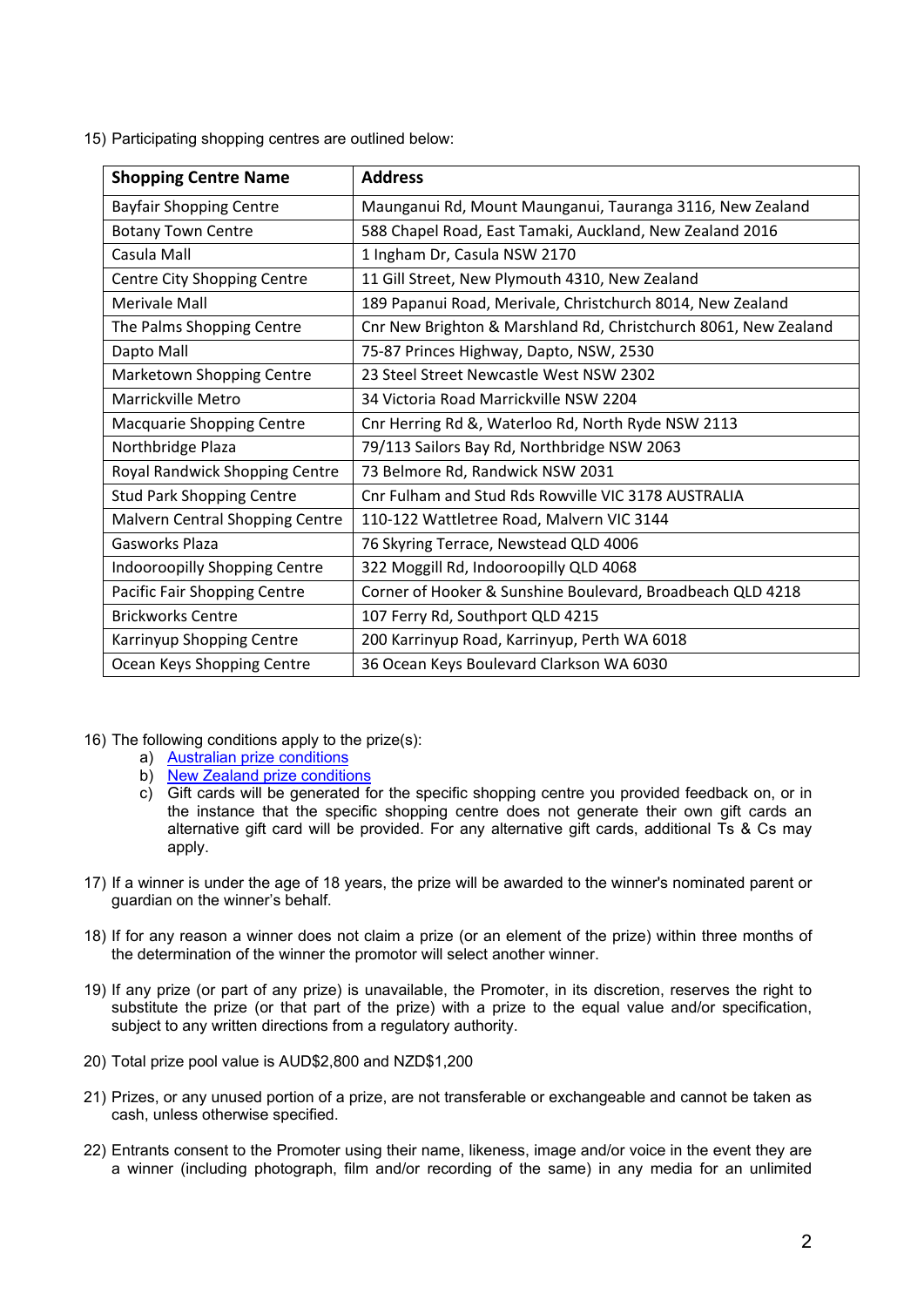period without remuneration for the purpose of promoting this promotion (including any outcome), and promoting any products manufactured, distributed and/or supplied by the Promoter.

- 23) If this promotion is interfered with in any way or is not capable of being conducted as reasonably anticipated due to any reason beyond the reasonable control of the Promoter, including but not limited to technical difficulties, unauthorised intervention or fraud, the Promoter reserves the right, in its sole discretion, to the fullest extent permitted by law: (a) to disqualify any entrant; or (b) subject to any written directions from a regulatory authority, to modify, suspend, terminate or cancel the promotion, as appropriate.
- 24) Any cost associated with accessing the promotional website is the entrant's responsibility and is dependent on the Internet service provider used.
- 25) Entrants agree that they are fully responsible for any materials they submit via the promotion including but not limited to comments, recordings and images ("**Content**"). The Promoter shall not be liable in any way for such Content to the full extent permitted by law. The Promoter may remove or decline to publish any Content without notice for any reason whatsoever. Entrants warrant and agree that:
	- (a) they will not submit any Content that is unlawful or fraudulent, or that the Promoter may deem in breach of any intellectual property, privacy, publicity or other rights, defamatory, obscene, derogatory, pornographic, sexually inappropriate, violent, abusive, harassing, threatening, objectionable with respect to race, religion, origin or gender, not suitable for children aged under 15, or otherwise unsuitable for publication;
	- (b) their Content shall not contain viruses or cause injury or harm to any person or entity;
	- (c) they will obtain prior consent from any person or from the owner(s) of any property that appears in their Content;
	- (d) the Content is the original work of the entrant that does not infringe the rights of any third party;
	- (e) they consent to any use of the Content which may otherwise infringe the Content creator's/creators' moral rights pursuant to the *Copyright Act 1968* (Cth) and warrant that they have the full authority to grant these rights; and
	- (f) they will comply with all applicable laws and regulations, including without limitation, those governing copyright, content, defamation, privacy, publicity and the access or use of others' computer or communication systems.

Without limiting any other terms herein, the entrant agrees to indemnify the Promoter for any breach of the above terms.

- 26) As a condition of entering this promotion, each entrant licenses and grants the Promoter, its affiliates and sub-licensees a non-exclusive, royalty-free, perpetual, worldwide, irrevocable, and sub-licensable right to use, reproduce, modify, adapt, publish and display their entry (which shall include Content) for any purpose, including but not limited to future promotional, marketing or publicity purposes, in any media, without compensation, restriction on use, attribution or liability.
- 27) Nothing in these Terms and Conditions limits, excludes or modifies or purports to limit, exclude or modify the statutory consumer guarantees as provided under the Competition and Consumer Act, as well as any other implied warranties under the ASIC Act or similar consumer protection laws ("**Non-Excludable Guarantees**"). Except for any liability that cannot by law be excluded, including the Non-Excludable Guarantees, the Promoter (including its respective officers, employees and agents) excludes all liability (including negligence), for any personal injury; or any loss or damage (including loss of opportunity); whether direct, indirect, special or consequential, arising in any way out of the promotion.
- 28) Except for any liability that cannot by law be excluded, including the Non-Excludable Guarantees, the Promoter (including its respective officers, employees and agents) is not responsible for and excludes all liability (including negligence), for any personal injury; or any loss or damage (including loss of opportunity); whether direct, indirect, special or consequential, arising in any way out of: (a) any technical difficulties or equipment malfunction (whether or not under the Promoter's control); (b) any theft, unauthorised access or third party interference; (c) any entry or prize claim that is late, lost, altered, damaged or misdirected (whether or not after their receipt by the Promoter) due to any reason beyond the reasonable control of the Promoter; (d) any variation in prize value to that stated in